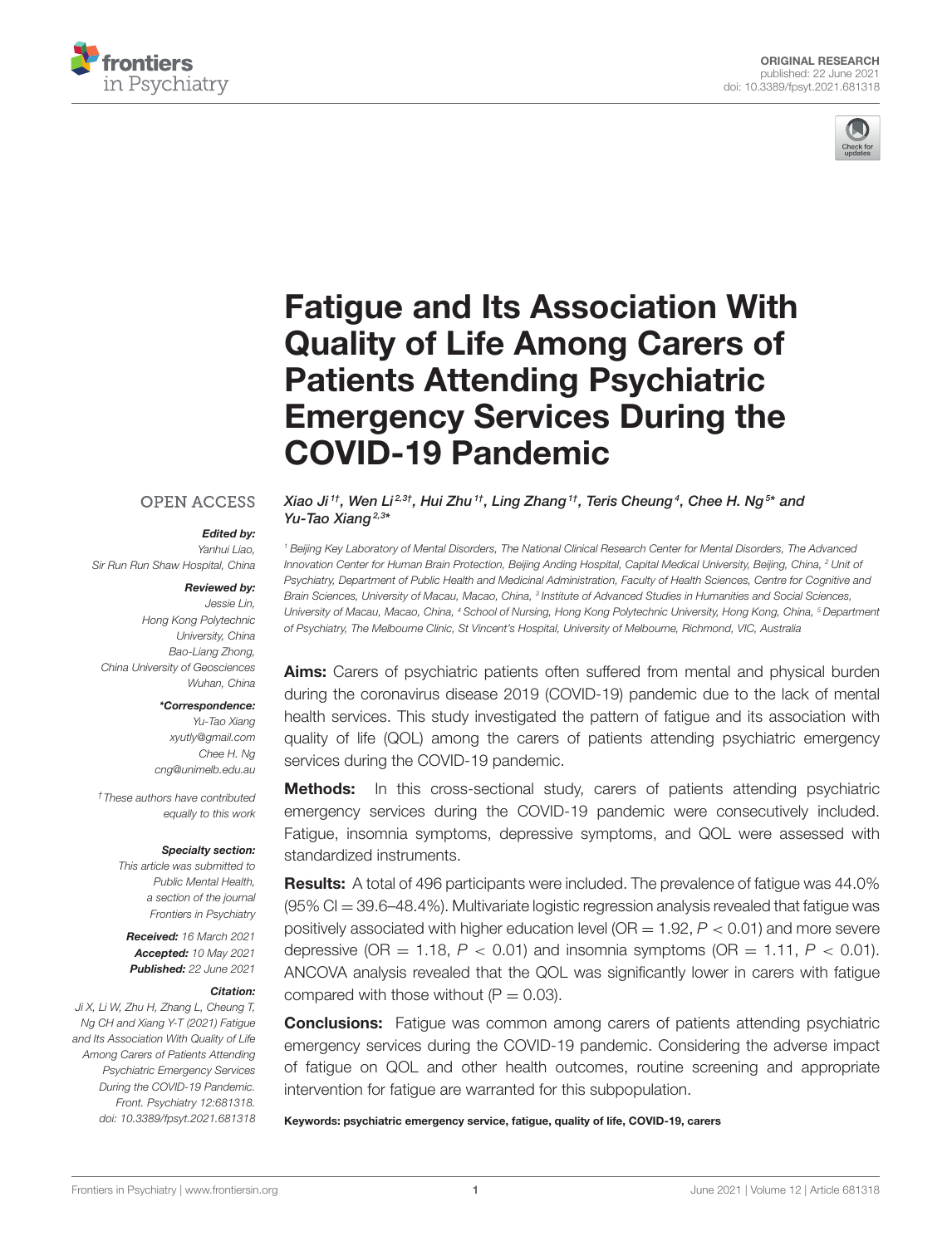# INTRODUCTION

As of the end of April 2021, the coronavirus disease 2019 (COVID-19), which was declared as a pandemic [\(1\)](#page-4-0), has been reported in more than 200 countries/territories and caused more than 143 million confirmed cases and over 3 million deaths worldwide [\(2\)](#page-4-1). Patients with psychiatric disorders have an increased risk of COVID-19 infection and mortality [\(3\)](#page-4-2). In China, due to the lack of community mental health services, maintenance psychiatric treatments are mostly provided by outpatient departments of psychiatric hospitals, which are mostly located in urban areas [\(4,](#page-4-3) [5\)](#page-4-4). During the COVID-19 pandemic, however, the lockdown restrictions and quarantine measures have prevented psychiatric patients from visiting psychiatric outpatient services, hindering their maintenance therapy [\(6\)](#page-4-5). Moreover, visits to psychiatric outpatient departments may increase patients' exposure to nosocomial infections during the pandemic. For example, over 300 patients with psychiatric disorders were infected with the COVID-19 at the early stage of the COVID-19 outbreak in China [\(7\)](#page-4-6). Hence, to reduce the risk of transmission, outpatient services in many psychiatric hospitals were restricted or suspended during the COVID-19 pandemic. Consequently, these factors have reduced the access to mental health services and maintenance treatment for psychiatric patients, which has led to more frequent illness relapses and presentations to psychiatric emergency services.

In China, the carers of psychiatric patients (i.e., spouse, parents, adult children, and close relatives and friends) are usually responsible for supervising their medication adherence at home. Additionally, the stigmatization, social discrimination, and economic burden of caring for their family member with psychiatric disorder, often lead to the carers' mental and physical distress [\(8–](#page-4-7)[12\)](#page-4-8). Furthermore, during the COVID-19 pandemic, the carer' burden has increased due to several patient factors such as impaired cognition, unhealthy lifestyle, poor self-care, and suboptimal health status, all of which could increase the risk of infection with COVID-19 in psychiatric patients compared with those without psychiatric disorders [\(13,](#page-4-9) [14\)](#page-4-10). Therefore, their carers had to take more precautions to remind psychiatric patients about COVID-19-related information and supervise them to comply with the preventive measures. All the abovementioned challenges are likely to exacerbate carers' mental and physical distress.

Fatigue, a major stress-related symptom, is frequently experienced by carers of psychiatric patients [\(15\)](#page-4-11). Fatigue is a multidimensional symptom, which involves subjective (e.g., feelings of tiredness, lack of energy, and decreased motivation), behavioral (e.g., decline in performance, such as inaccuracy and/or reaction time during a cognitive task), and physiological (e.g., alterations in brain activity) components [\(16\)](#page-4-12). It is also associated with a range of negative outcomes, including poor work performance, negative emotions [\(17\)](#page-4-13), and even increased risk of sudden death [\(18\)](#page-4-14).

During the COVID-19 pandemic, fatigue was examined among healthcare professionals [\(19–](#page-4-15)[22\)](#page-4-16) and the general population [\(23\)](#page-4-17). To date, no studies on fatigue in carers of psychiatric patients during the COVID-19 pandemic have been published. In addition, the association of fatigue and quality of life (QOL) in carers of psychiatric patients has not been studied. Quality of life, as a comprehensive health outcome [\(24,](#page-4-18) [25\)](#page-4-19), reflects individuals' perception toward their multidimensional general well-being, including physical and mental health, social ability and relationships, personal expectations, and so forth [\(26\)](#page-4-20). Hence, this study examined the patterns of fatigue and its association with QOL among the carers of patients attending psychiatric emergency services during the COVID-19 pandemic.

# **METHODS**

## **Participants**

This cross-sectional study was conducted from April 30 to July 4, 2020 in the Emergency Department of Beijing Anding Hospital, which provided the only psychiatric emergency services for psychiatric patients in the Beijing municipality and neighboring provinces. The carers of patients who attended the psychiatric emergency service during the study period were consecutively invited to participate in the survey. The inclusion criteria were: (1) carers of patients with psychiatric disorders according to the International Statistical Classification of Diseases and Related Health Problems, 10th Revision (ICD-10) [\(27\)](#page-4-21), (2) aged 18 years and above, and (3) being able to understand the content of the assessment and provide written informed consent before the survey. The study protocol was approved by the ethics committee of Beijing Anding Hospital.

Due to the risk of contagion, conventional face-to-face interviews could not be conducted. Following other studies [\(28–](#page-4-22) [30\)](#page-4-23), data collection was carried out using the WeChat-based survey program, "Questionnaire Star," which has been commonly used in epidemiological surveys before and during the COVID-19 pandemic. WeChat is a social communication application for smartphones, with over 1 billion users in China including all the carers who were invited to participate in this study.

## Evaluation and Assessment Instruments

The assessments were completed in a consultation room. The basic sociodemographic and clinical characteristics, such as age, gender, education level, employment, average personal monthly income, major medical conditions, and preexisting psychiatric disorders, were recorded. The COVID-19 outbreakrelated questions with "yes/no" options, including "concerns about the COVID-19 outbreak?" and "frequent use of mass media for COVID-19 related information," were asked.

Severity of fatigue was evaluated with the "0–10" numeric rating scale (NRS) [\(31\)](#page-5-0), with "0" indicating "no fatigue at all" and "10" indicating "unbearable fatigue." A score of 4 and more indicated "having fatigue" [\(32,](#page-5-1) [33\)](#page-5-2). Severity of insomnia symptoms (insomnia hereafter) was assessed using the Chinese version of Insomnia Severity Index (ISI) [\(34,](#page-5-3) [35\)](#page-5-4), which was validated in Chinese populations [\(35\)](#page-5-4). The ISI consisted of seven items with the total score ranging from 0 to 28. A higher total score indicated more severe insomnia. The severity of depressive symptoms (depression hereafter) was assessed using the Chinese version of the nine-item Patient Health Questionnaire (PHQ-9)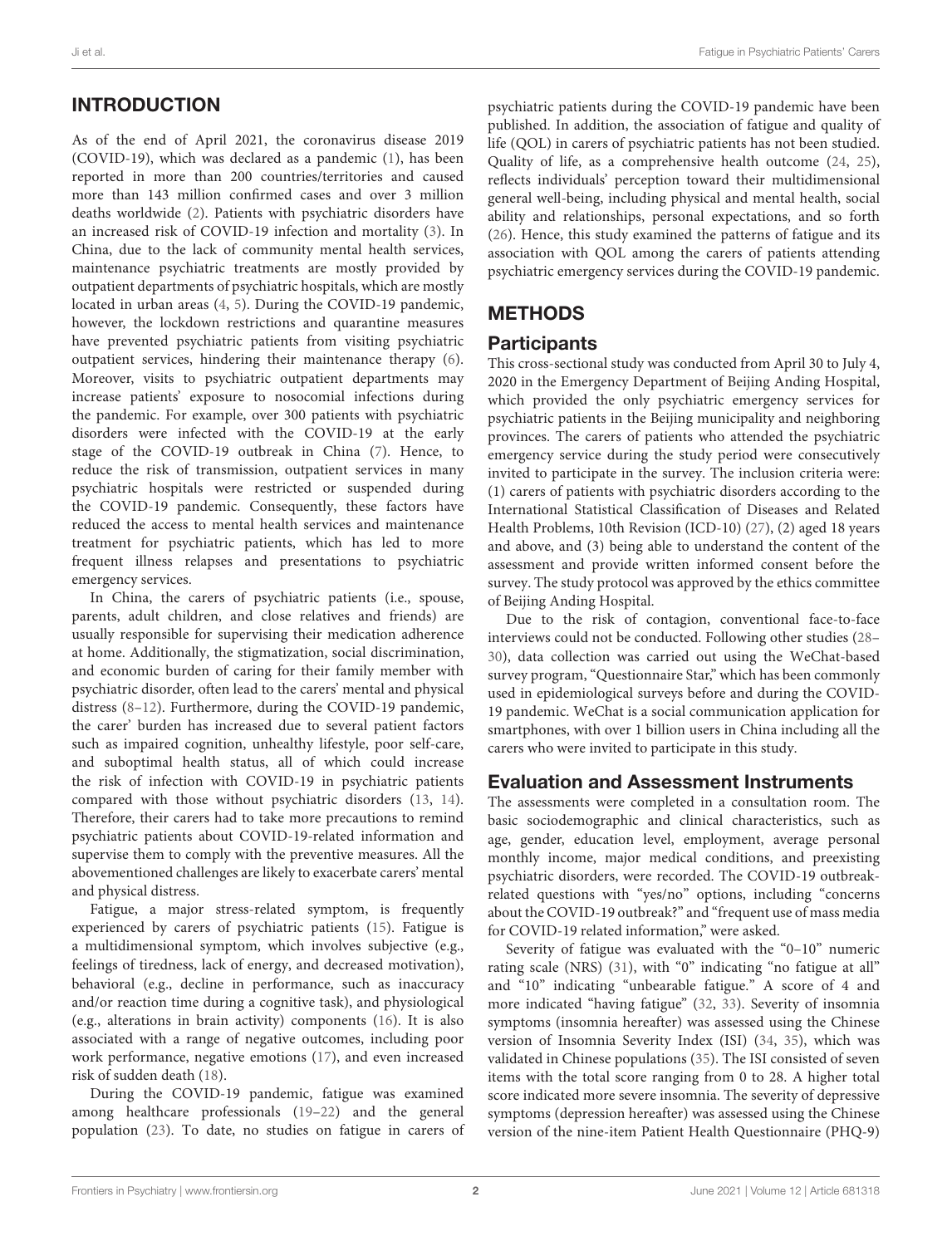| Variable                                                          | <b>Total</b><br>$(N = 495)$ |               | Not fatigue<br>$(N = 277)$ |               | Fatigue<br>$(N = 218)$ |               | Univariate analyses |           |        | Multivariate logistic regression |           |               |
|-------------------------------------------------------------------|-----------------------------|---------------|----------------------------|---------------|------------------------|---------------|---------------------|-----------|--------|----------------------------------|-----------|---------------|
|                                                                   | N                           | $\frac{0}{0}$ | N                          | $\frac{0}{0}$ | $\boldsymbol{N}$       | $\frac{0}{0}$ | $\chi^2$            | df        | P      | P                                | <b>OR</b> | 95% CI        |
| Male gender                                                       | 257                         | 51.9          | 150                        | 54.2          | 107                    | 49.1          | 1.25                | 1         | 0.26   |                                  |           |               |
| Education level (college and<br>above)                            | 290                         | 58.6          | 146                        | 52.7          | 144                    | 66.1          | 8.95                | 1         | < 0.01 | < 0.01                           | 1.92      | $1.26 - 2.91$ |
| Employed                                                          | 436                         | 88.1          | 245                        | 88.4          | 191                    | 87.6          | 0.08                | 1         | 0.77   |                                  |           |               |
| Average monthly personal<br>income (5,000 CNY* and<br>above)      | 244                         | 49.3          | 131                        | 47.3          | 113                    | 51.8          | 1.00                | 1         | 0.31   |                                  |           |               |
| Major medical conditions                                          | 29                          | 5.9           | 13                         | 4.7           | 16                     | 7.3           | 1.54                | 1         | 0.21   |                                  |           |               |
| Preexisting psychiatric<br>disorders                              | 22                          | 4.4           | 5                          | 1.8           | 17                     | 7.8           | 10.31               | 1         | < 0.01 | 0.28                             | 1.85      | $0.59 - 5.75$ |
| Concerns about COVID-19                                           | 338                         | 68.3          | 184                        | 66.4          | 154                    | 70.6          | 1.00                | 1         | 0.31   |                                  |           |               |
| Frequent use of mass media<br>for COVID-19 related<br>information | 282                         | 57.0          | 161                        | 58.1          | 121                    | 55.5          | 0.34                | 1         | 0.55   |                                  |           |               |
|                                                                   | Mean                        | <b>SD</b>     | Mean                       | <b>SD</b>     | Mean                   | SD            | t/Z                 | df        | P      |                                  |           |               |
| Age (years)                                                       | 46.0                        | 13.4          | 46.1                       | 13.3          | 45.8                   | 13.6          | 0.24                | 493       | 0.80   |                                  |           |               |
| PHQ-9 total score                                                 | 2.8                         | 5.2           | 1.0                        | 2.3           | 5.2                    | 6.7           | $-9.63$             | $\_^{\#}$ | < 0.01 | < 0.01                           | 1.18      | 1.08-1.29     |
| ISI total score                                                   | 3.8                         | 5.4           | 1.9                        | 3.0           | 6.3                    | 6.7           | $-8.58$             | $-$ #     | < 0.01 | < 0.01                           | 1.11      | $1.03 - 1.19$ |
| Quality of life                                                   | 6.7                         | 1.6           | 7.2                        | 1.5           | 6.1                    | 1.6           | 7.74                | 493       | < 0.01 |                                  |           |               |

<span id="page-2-0"></span>TABLE 1 | The demographic and clinical characteristics of the participants and their association with fatigue.

#*Mann–Whitney U-tests.* \**1 CNY* ≈ *0.14 US\$ during the investigation. Bolded value:* <*0.05. CNY, Chinese Yuan; CI, confidence interval; COVID-19, coronavirus disease 2019; ISI, Insomnia Severity Index; OR, odds ratio; PHQ-9, nine-item Patient Health Questionnaire; SD, standard deviation.*

[\(36,](#page-5-5) [37\)](#page-5-6), which has been widely used in previous Chinese research [\(38\)](#page-5-7). The total score of PHQ-9 ranged from 0 to 27 with a higher total score representing more severe depression. The overall QOL was evaluated with the total score of the first two items of the World Health Organization Quality of Life-Brief version (WHOQOL-BREF) [\(39](#page-5-8)[–41\)](#page-5-9), with a higher score indicating higher QOL.

# Data Analysis

All the data analyses were performed with the Statistic Package for Social Science (SPSS), Version 24.0. The P-P Plot was used to examine the normality of continuous variables. Univariate analyses were conducted to compare the sociodemographic and clinical data between carers with and without fatigue using two independent-sample t-tests, Mann–Whitney  $U$ -tests, and  $\chi^2$  tests as appropriate. The independent associates of fatigue were tested using the binary logistic regression analysis with the "enter" method (i.e., all independent variables were included in the regression model at the same time regardless of whether the independent variables were significant or non-significant). In the logistic regression analysis, the sociodemographic and clinical variables with  $P < 0.1$  in univariate analyses were entered as independent variables, while fatigue was the dependent variable. In addition, the independent association between fatigue and QOL was tested using the analysis of covariance (ANCOVA) with all variables with significant group differences in univariate analyses as covariates. The significance level was set at  $P <$ 0.05 (two-tailed).

# RESULTS

Altogether, 505 carers of patients attending psychiatric emergency services during the COVID-19 pandemic were invited, of whom, 496 fulfilled the eligibility criteria and completed the assessment, giving a response rate of 98.2%. Their basic sociodemographic and clinical data are presented in **[Table 1](#page-2-0)**. The mean age of the whole sample was 46.0 [standard deviation  $(SD) = 13.4$  years, and 51.9% ( $n = 257$ ) were males. The prevalence of fatigue was 44.0% [95% confidence interval  $(CI) = 39.6 - 48.4\%$ , with a mean NRS score of 3.37 (SD = 2.70).

Univariate analyses revealed that carers with fatigue were more likely to have higher education level  $(P < 0.01)$ , preexisting psychiatric disorders ( $P < 0.01$ ), and more severe depression ( $P < 0.01$ ) and insomnia ( $P < 0.01$ ). The binary logistic regression analysis found that the fatigue was positively associated with higher education level [odds ratio  $(OR) = 1.92$ , 95% CI =  $1.26-2.91$ ,  $P < 0.01$  and more severe depression (OR  $= 1.18, 95\% \text{ CI} = 1.08 - 1.29, P < 0.01$ ) and insomnia (OR = 1.11, 95% CI = 1.03-1.19,  $P < 0.01$ ). The ANCOVA analysis revealed that carers with fatigue had significantly lower QOL than those without [F<sub>(1,496)</sub> = 4.59,  $P = 0.03$ ].

# **DISCUSSION**

This was the first study that examined the pattern of fatigue among carers of patients attending psychiatric emergency services during the COVID-19 pandemic. We found that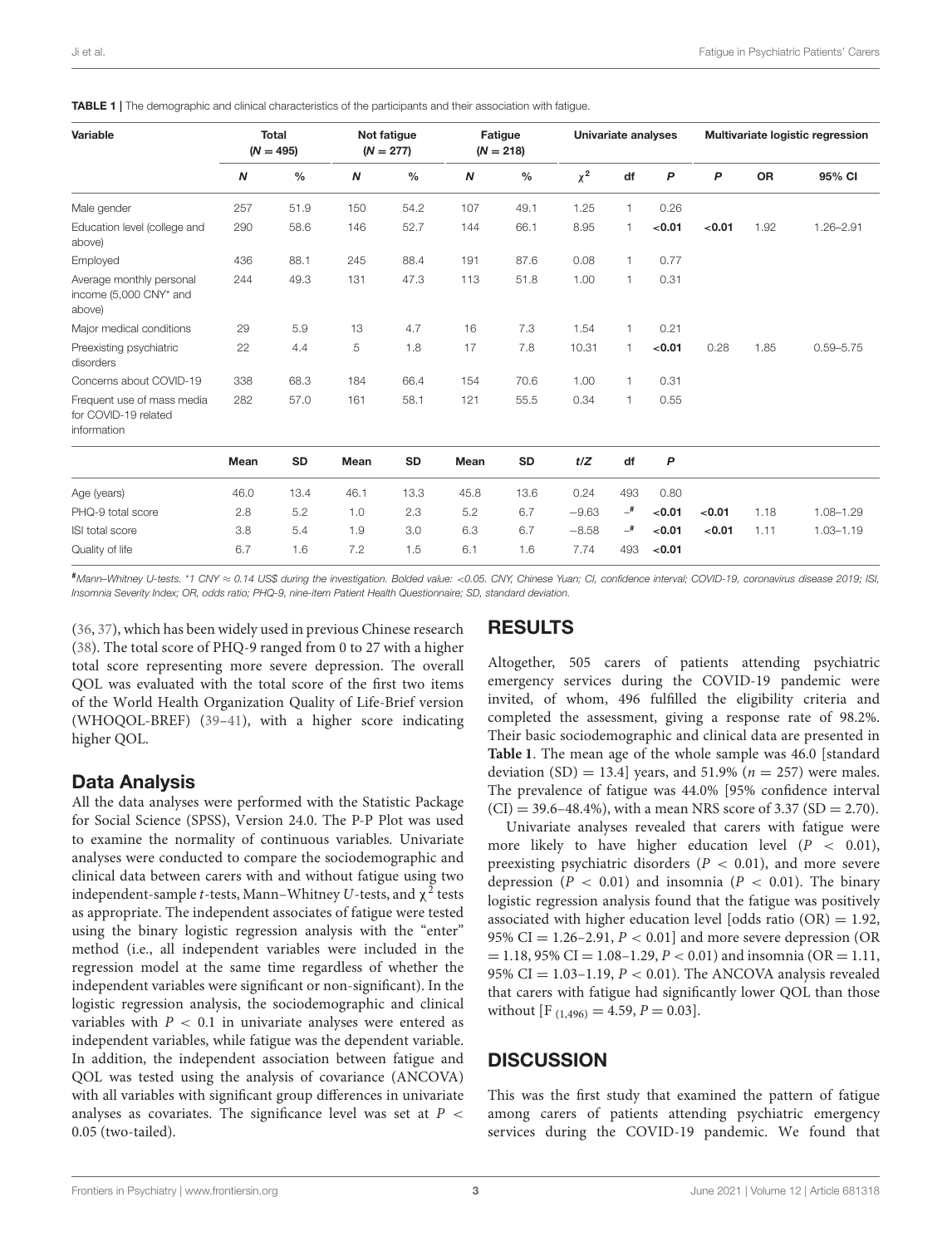around half of the participants (44.0%) reported fatigue. The corresponding figure was 73.7% in Chinese frontline staff (including doctors, nurses, polices, volunteers, community workers, and journalists) during the COVID-19 pandemic [\(22\)](#page-4-16). However, direct comparisons between studies should be made with caution due to different measurements of fatigue and sampling method.

A variety of reasons could contribute to the common occurrence of fatigue among carers of patients attending psychiatric emergency services during the COVID-19 pandemic. First, carer burden is increased during the COVID-19 pandemic as carers need to supervise patients to strictly comply with preventive and self-protection measures against the COVID-19. Second, lockdown restriction and quarantine measures as well as suspended/limited outpatient services in many hospitals could hinder or reduce access to psychiatric services, which could lead to illness relapse and increased carers' burnout and distress. Furthermore, quarantine measures could also limit carers' access to social support, such as friends and relatives who have previously helped with patient care. Third, the COVID-19 pandemic could have decreased employment opportunities and increased economic burden to the general population including the carers [\(42\)](#page-5-10).

Fatigue was positively associated with depression in this study, which is consistent with studies in family caregivers in intensive care units [\(43\)](#page-5-11), carers of patients with Parkinson's disease [\(44\)](#page-5-12), and palliative care patients [\(45\)](#page-5-13). The association between fatigue and depression is bidirectional. On one hand, fatigue could lead to negative emotions and increase the risk of depression [\(17,](#page-4-13) [46,](#page-5-14) [47\)](#page-5-15). A longitudinal study over 13 years found that individuals with unexplained fatigue had greatly increased incidence of new episode of major depression compared with those without [risk ratio (RR) = 28.4, 95% CI = 11.7-68.0] [\(48\)](#page-5-16). On the other hand, fatigue could also be caused by depression. It was reported that depressed patients often experience fatigue as a symptom, being one of the diagnostic criteria for major depression, which is reported in up to 87.2% of patients with major depression [\(49\)](#page-5-17).

Previous studies have found that fatigue is one of the major consequences of insomnia [\(50,](#page-5-18) [51\)](#page-5-19), which was confirmed in this study. With insufficient sleep, individuals may experience impaired executive function, which is associated with fatigue [\(52\)](#page-5-20). Moreover, depression may mediate the correlation between fatigue and insomnia, as both fatigue and insomnia are key features of depression [\(53\)](#page-5-21).

Among carers of patients with psychiatric disorders [\(54,](#page-5-22) [55\)](#page-5-23) or physical illnesses (e.g., multiple sclerosis and cancer) [\(56–](#page-5-24)[58\)](#page-5-25), those with higher education level had more access to relevant information and had better coping patterns when caring for patients. Thus, they may have better psychological resilience and are less likely to experience health problems including fatigue. On the contrary, in this study, carers with higher education level reported more severe fatigue. We speculate that during the COVID-19 pandemic, carers with higher education level could have had more access to negative information on COVID-19, e.g., COVID-19 was repeatedly described as a "killer virus" in social media that perpetuated the sense of danger and uncertainty among the public, which may result in mental distress and fatigue.

As expected, carers with fatigue reported lower QOL than those without. Similar association was also reported among frontline staff during the COVID-19 pandemic [\(22\)](#page-4-16). QOL is determined by the interaction between risk factors (e.g., mental and physical distress) and protective factors (e.g., good economic status and social support) based on the distress/protection QOL model [\(59\)](#page-5-26). Fatigue is strongly associated with negative emotions [e.g., depression and anxiety [\(17,](#page-4-13) [46\)](#page-5-14)], poor work performance, and poor physical health [\(18,](#page-4-14) [60,](#page-5-27) [61\)](#page-5-28), all of which would lower QOL.

The strengths of this study included the relatively large sample size and use of standardized instruments. However, several methodological limitations need to be addressed. First, the causal relationship between fatigue and other variables could not be examined due to the cross-sectional design. Second, certain factors associated with fatigue and psychological burden in the carers [e.g., anxiety and somatization symptoms [\(22\)](#page-4-16), severity and presence of physical diseases and relevant treatments, and illness duration and severity of psychiatric symptoms of the patients] were not assessed due to logistical reasons. Third, carers of patients were recruited from one psychiatric emergency service in Beijing, which limits the generalization of the findings to other areas of China.

In conclusion, fatigue is common among carers of patients attending psychiatric emergency services during the COVID-19 pandemic. Considering the adverse impact of fatigue on QOL and other health outcomes, routine screening and appropriate intervention for fatigue [e.g., occupational therapy [\(62\)](#page-5-29), kinesiotherapy [\(63\)](#page-5-30), interpersonal psychotherapy [\(64\)](#page-5-31), and self-administered acupressure [\(65\)](#page-5-32)] are warranted for this subpopulation.

# DATA AVAILABILITY STATEMENT

The ethics committee of Beijing Anding Hospital that approved the study prohibits the authors from making the research dataset of clinical studies publicly available. Readers and all interested researchers may contact Dr. YT Xiang (Email address: [xyutly@gmail.com\)](mailto:xyutly@gmail.com) for details. Dr. Xiang could apply to the ethics committee of Beijing Anding Hospital for the release of the data.

# ETHICS STATEMENT

The studies involving human participants were reviewed and approved by the ethics committee of Beijing Anding Hospital. The patients/participants provided their written informed consent to participate in this study.

# AUTHOR CONTRIBUTIONS

HZ and Y-TX designed the study. XJ, WL, and LZ collected, analyzed, and interpreted the data. XJ, WL, HZ, LZ, Y-TX, and TC drafted the manuscript. CN critically revised the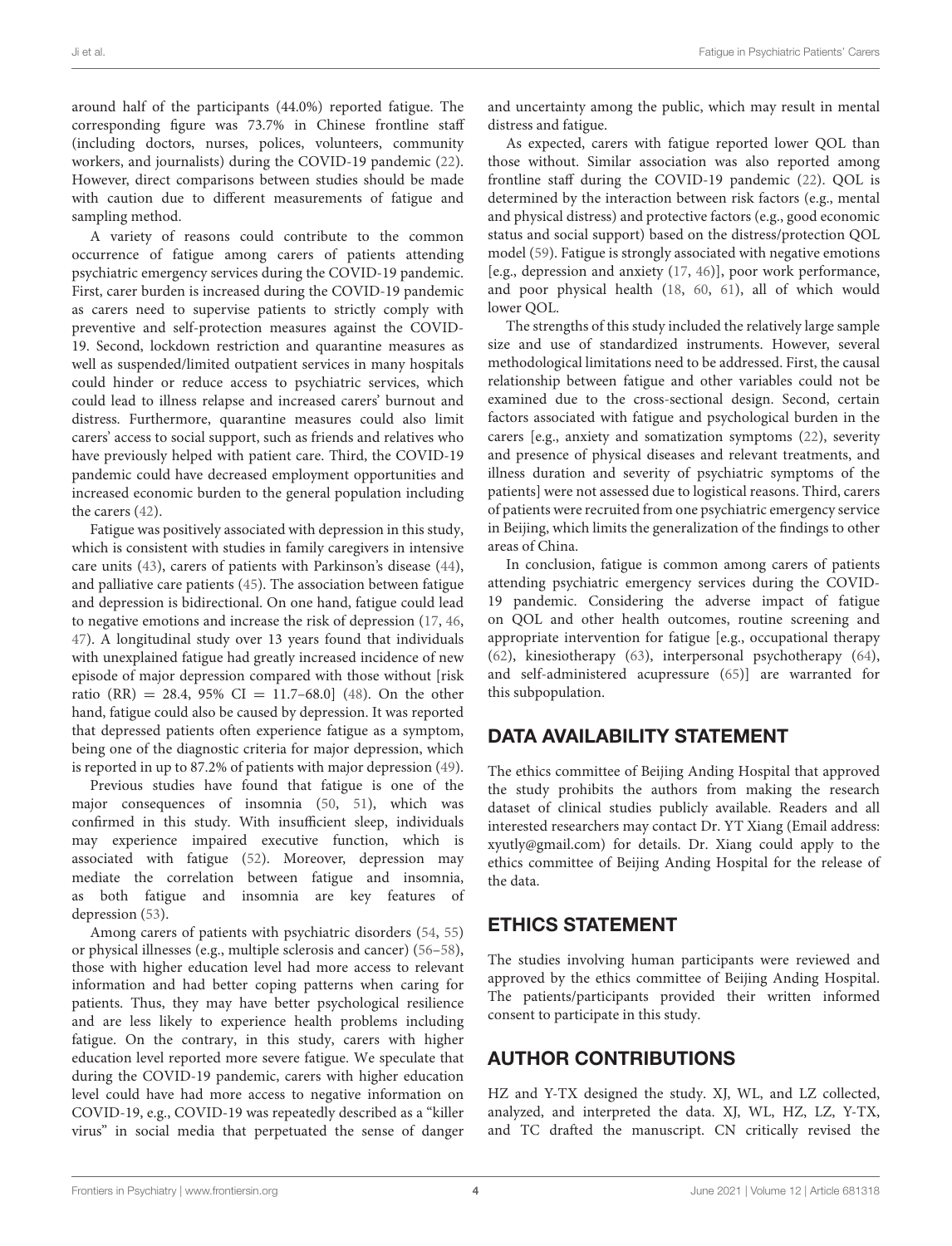manuscript. All authors contributed to the article and approved the submitted version.

### FUNDING

The study was supported by the National Science and Technology Major Project for investigational new drug (2018ZX09201-014), the Beijing Municipal Science and Technology Commission

## **REFERENCES**

- <span id="page-4-0"></span>1. WHO Director. WHO Director-General's Opening Remarks at the Media Briefing on COVID-19. (2020). Available online at: [https://wwwwhoint/dg/](https://wwwwhoint/dg/speeches/detail/who-director-general-s-opening-remarks-at-the-media-briefing-on-covid-19--11-march-2020) [speeches/detail/who-director-general-s-opening-remarks-at-the-media](https://wwwwhoint/dg/speeches/detail/who-director-general-s-opening-remarks-at-the-media-briefing-on-covid-19--11-march-2020)[briefing-on-covid-19--11-march-2020](https://wwwwhoint/dg/speeches/detail/who-director-general-s-opening-remarks-at-the-media-briefing-on-covid-19--11-march-2020) (accessed April 14, 2020).
- <span id="page-4-1"></span>2. Jouhns Hopkins University School of Medicine. COVID-19 Dashboard by the Center for Systems Science and Engineering (CSSE) at Jouhns Hopkins University (JHU). (2020). Available online at: [https://gisanddatamapsarcgiscom/apps/opsdashboard/indexhtml#/](https://gisanddatamapsarcgiscom/apps/opsdashboard/indexhtml#/bda7594740fd40299423467b48e9ecf6) [bda7594740fd40299423467b48e9ecf6](https://gisanddatamapsarcgiscom/apps/opsdashboard/indexhtml#/bda7594740fd40299423467b48e9ecf6) (accessed April 21, 2021).
- <span id="page-4-2"></span>3. Wang Q, Xu R, Volkow ND. Increased risk of COVID-19 infection and mortality in people with mental disorders: analysis from electronic health records in the United States. World Psychiatry. (2021) 20:124–30. doi: [10.1002/wps.20806](https://doi.org/10.1002/wps.20806)
- <span id="page-4-3"></span>4. Xiang YT, Yu X, Sartorius N, Ungvari GS, Chiu HF. Mental health in China: challenges and progress. Lancet. (2012) 380:1715–6. doi: [10.1016/S0140-6736\(11\)60893-3](https://doi.org/10.1016/S0140-6736(11)60893-3)
- <span id="page-4-4"></span>5. Xiang YT, Ng CH, Yu X, Wang G. Rethinking progress and challenges of mental health care in China. World Psychiatry. (2018) 17:231–2. doi: [10.1002/wps.20500](https://doi.org/10.1002/wps.20500)
- <span id="page-4-5"></span>6. Chinese Society of Psychiatry. Expert consensus on managing pathway and coping strategies for patients with mental disorders during prevention and control of infectious disease outbreak (Novel Coronavirus Pneumonia) (in Chinese) (2020) 53:78–83. doi: [10.3760/cma.j.cn113661-20200219-00039](https://doi.org/10.3760/cma.j.cn113661-20200219-00039)
- <span id="page-4-6"></span>7. National Health Commission of China. 323 Patients With Severe Mental Disorders Were Diagnosed With New Coronary Pneumonia (in Chinese). Available online at: [http://www.bjnews.com.cn/news/2020/02/18/691444.](http://www.bjnews.com.cn/news/2020/02/18/691444.html) [html](http://www.bjnews.com.cn/news/2020/02/18/691444.html) (accessed February 19, 2020).
- <span id="page-4-7"></span>8. Rui L, Yue M, Ying-ying S. Prevalence and influencing factors of depression among relatives of mental disorder patients. Chin J Public Health. (2017) 20:81–4. doi: [10.11847/zgggws2017-33-02-20](https://doi.org/10.11847/zgggws2017-33-02-20)
- 9. Guo X, Mao Z. An analysis of anxiety and depression in the family members of the inpatients with schizophrenia (in Chinese). J Psychiatry. (2008) 21:344–6.
- 10. Kudva KG, El Hayek S, Gupta AK, Kurokawa S, Bangshan L, Armas-Villavicencio MVC, et al. Stigma in mental illness: perspective from eight Asian nations. Asia Pac Psychiatry. (2020) 12:e12380. doi: [10.1111/appy.12380](https://doi.org/10.1111/appy.12380)
- 11. Hill H, Killaspy H, Ramachandran P, Ng RMK, Bulman N, Harvey C. A structured review of psychiatric rehabilitation for individuals living with severe mental illness within three regions of the Asia-Pacific: implications for practice and policy. Asia Pac Psychiatry. (2019) 11:e12349. doi: [10.1111/appy.12349](https://doi.org/10.1111/appy.12349)
- <span id="page-4-8"></span>12. Li W, Reavley N. Patients' and caregivers' knowledge and beliefs about mental illness in mainland China: A systematic review. Asia Pac Psychiatry. (2021) 13:e12423. doi: [10.1111/appy.12423](https://doi.org/10.1111/appy.12423)
- <span id="page-4-9"></span>13. Xiang YT, Zhao YJ, Liu ZH, Li XH, Zhao N, Cheung T, et al. The COVID-19 outbreak and psychiatric hospitals in China: managing challenges through mental health service reform. Int J Biol Sci. (2020) 16:1741–4. doi: [10.7150/ijbs.45072](https://doi.org/10.7150/ijbs.45072)
- <span id="page-4-10"></span>14. Zhu Y, Chen L, Ji H, Xi M, Fang Y, Li Y. The risk and prevention of Novel Coronavirus pneumonia infections among inpatients in psychiatric hospitals. Neurosci Bull. (2020) 36:299–302. doi: [10.1007/s12264-020-00476-9](https://doi.org/10.1007/s12264-020-00476-9)
- <span id="page-4-11"></span>15. Gater A, Rofail D, Tolley C, Marshall C, Abetz-Webb L, Zarit SH, et al. "Sometimes it's difficult to have a normal life": results from a qualitative study

(No. Z181100001518005), and the University of Macau (MYRG2019-00066-FHS).

## ACKNOWLEDGMENTS

The authors are grateful to all the participants and clinicians involved in this study.

exploring caregiver burden in schizophrenia. Schizophr Res Treat. (2014) 2014:368215. doi: [10.1155/2014/368215](https://doi.org/10.1155/2014/368215)

- <span id="page-4-12"></span>16. Van Cutsem J, Marcora S, De Pauw K, Bailey S, Meeusen R, Roelands B. The effects of mental fatigue on physical performance: a systematic review. Sports Med. (2017) 47:1569–88. doi: [10.1007/s40279-016-0672-0](https://doi.org/10.1007/s40279-016-0672-0)
- <span id="page-4-13"></span>17. Robinson RL, Stephenson JJ, Dennehy EB, Grabner M, Faries D, Palli SR, et al. The importance of unresolved fatigue in depression: costs and comorbidities. Psychosomatics. (2015) 56:274–85. doi: [10.1016/j.psym.2014.08.003](https://doi.org/10.1016/j.psym.2014.08.003)
- <span id="page-4-14"></span>18. Schnohr P, Marott JL, Kristensen TS, Gyntelberg F, Grønbæk M, Lange P, et al. Ranking of psychosocial and traditional risk factors by importance for coronary heart disease: the Copenhagen City Heart Study. Eur Heart J. (2015) 36:1385–93. doi: [10.1093/eurheartj/ehv027](https://doi.org/10.1093/eurheartj/ehv027)
- <span id="page-4-15"></span>19. Franza F, Basta R, Pellegrino F, Solomita B, Fasano V. The role of fatigue of compassion, burnout and hopelessness in healthcare: experience in the time of COVID-19 outbreak. Psychiatr Danubina. (2020) 32(Suppl. 1):10–4.
- 20. Ruiz-Fernández MD, Ramos-Pichardo JD, Ibáñez-Masero O, Cabrera-Troya J, Carmona-Rega MI, Ortega-Galán ÁM. Compassion fatigue, burnout, compassion satisfaction, and perceived stress in healthcare professionals during the COVID-19 health crisis in Spain. J Clin Nurs. (2020) 29:4321-30. doi: [10.1111/jocn.15469](https://doi.org/10.1111/jocn.15469)
- 21. Sasangohar F, Jones SL, Masud FN, Vahidy FS, Kash BA. Provider burnout and fatigue during the COVID-19 pandemic: lessons learned from a high-volume intensive care unit. Anesth Analg. (2020) 131:106–11. doi: [10.1213/ANE.0000000000004866](https://doi.org/10.1213/ANE.0000000000004866)
- <span id="page-4-16"></span>22. Teng Z, Wei Z, Qiu Y, Tan Y, Chen J, Tang H, et al. Psychological status and fatigue of frontline staff two months after the COVID-19 pandemic outbreak in China: A cross-sectional study. J Affect Disord. (2020) 275:247–52. doi: [10.1016/j.jad.2020.06.032](https://doi.org/10.1016/j.jad.2020.06.032)
- <span id="page-4-17"></span>23. Morgul E, Bener A, Atak M, Akyel S, Aktas S, Bhugra D, et al. COVID-19 pandemic and psychological fatigue in Turkey. Int J Soc Psychiatry. (2020). doi: [10.1177/0020764020941889.](https://doi.org/10.1177/0020764020941889) [Epub ahead of print].
- <span id="page-4-18"></span>24. Farina N, Page TE, Daley S, Brown A, Bowling A, Basset T, et al. Factors associated with the quality of life of family carers of people with dementia: a systematic review. Alzheimers Dement. (2017) 13:572–81. doi: [10.1016/j.jalz.2016.12.010](https://doi.org/10.1016/j.jalz.2016.12.010)
- <span id="page-4-19"></span>25. Caqueo-Urízar A, Gutiérrez-Maldonado J, Miranda-Castillo C. Quality of life in caregivers of patients with schizophrenia: a literature review. Health Qual Life Outcomes. (2009) 7:84. doi: [10.1186/1477-7525-7-84](https://doi.org/10.1186/1477-7525-7-84)
- <span id="page-4-20"></span>26. World Health Organization. The World Health Organization Quality of Life (WHOQOL). (2012). Available online at: [https://wwwwhoint/publications/i/](https://wwwwhoint/publications/i/item/WHO-HIS-HSI-Rev201203) [item/WHO-HIS-HSI-Rev201203](https://wwwwhoint/publications/i/item/WHO-HIS-HSI-Rev201203) (accessed April 22, 2021).
- <span id="page-4-21"></span>27. World Health Organization. The ICD-10 Classification of Mental and Behavioural Disorders: Clinical Descriptions and Diagnostic Guidelines: Geneva: World Health Organization (1992).
- <span id="page-4-22"></span>28. Bo HX, Li W, Yang Y, Wang Y, Zhang Q, Cheung T, et al. Posttraumatic stress symptoms and attitude toward crisis mental health services among clinically stable patients with COVID-19 in China. Psychol Med. (2021) 51:1052–3. doi: [10.1017/S0033291720000999](https://doi.org/10.1017/S0033291720000999)
- 29. Luo H, Lie Y, Prinzen FW. Surveillance of COVID-19 in the general population using an online questionnaire: report from 18,161 respondents in china. JMIR Public Health Surveill. (2020) 6:e18576. doi: [10.2196/18576](https://doi.org/10.2196/18576)
- <span id="page-4-23"></span>30. Zhou J, Liu L, Xue P, Yang X, Tang X. Mental health response to the COVID-19 outbreak in China. Am J Psychiatry. (2020) 177:574-5. doi: [10.1176/appi.ajp.2020.20030304](https://doi.org/10.1176/appi.ajp.2020.20030304)